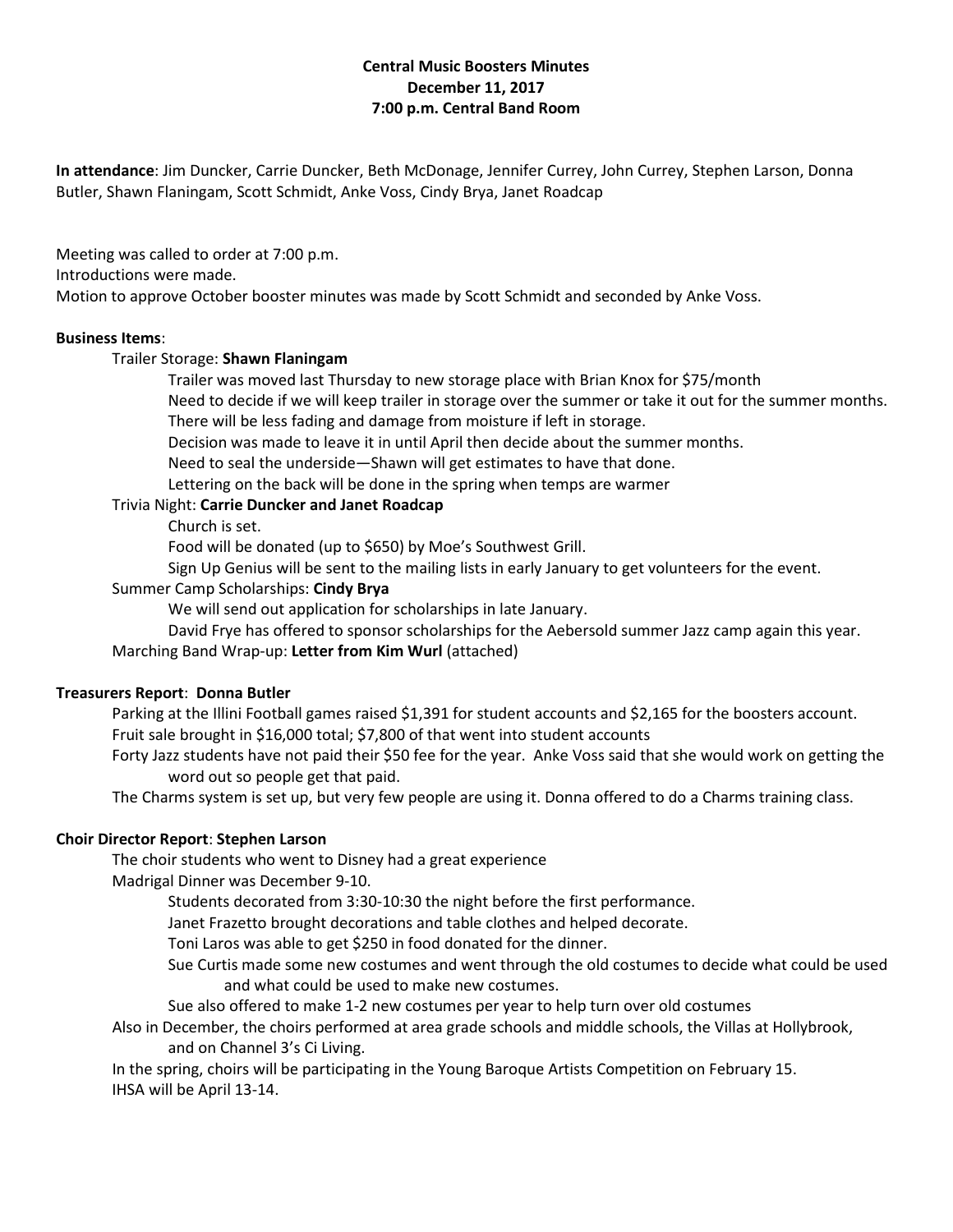#### **Jazz Report**: **Anke Voss**

125 people attended Jazz at Jupiters.

Purdue Festival will cost \$1,300 per bus (\$25/student).

For the Eastern Illinois Festival, we will take school busses.

Fees for jazz festivals cost \$3,125 this year.

We may need to let parents know in the spring as students try out for jazz what the jazz fee might be for the following year.

#### **Band and Orchestra Directors Report: John and Jennifer Currey**

Orchestra concert with Centennial went really well and hope to do a combined concert again. Band concert went well.

Concert band will grow second semester as more marching band students start concert band.

Wind Symphony will play at Super State as the Honor Band on May 4.

Jazz Ensemble will do some transcribing over break and will do audition recordings for Ellington and Monterey on January 11.

Jennifer thanked all the parent volunteers who help keep the organization running.

## **Other Business**:

Max Hubard was chosen with 17 other students from around the United States to play in the Grammy Band in New York City in January. They will record a CD, have several performances. He will go to the Grammy Awards and play at an after party with the Grammy Band.

Jennifer Currey added that the Disney trip went really well. She reported that they were no major issues and the kids were "golden." All were happy that the weather held and there was very little rain while they were there.

Meeting was adjourned at 8:18 p.m.

Minutes submitted by Janet Roadcap, Music Boosters Secretary